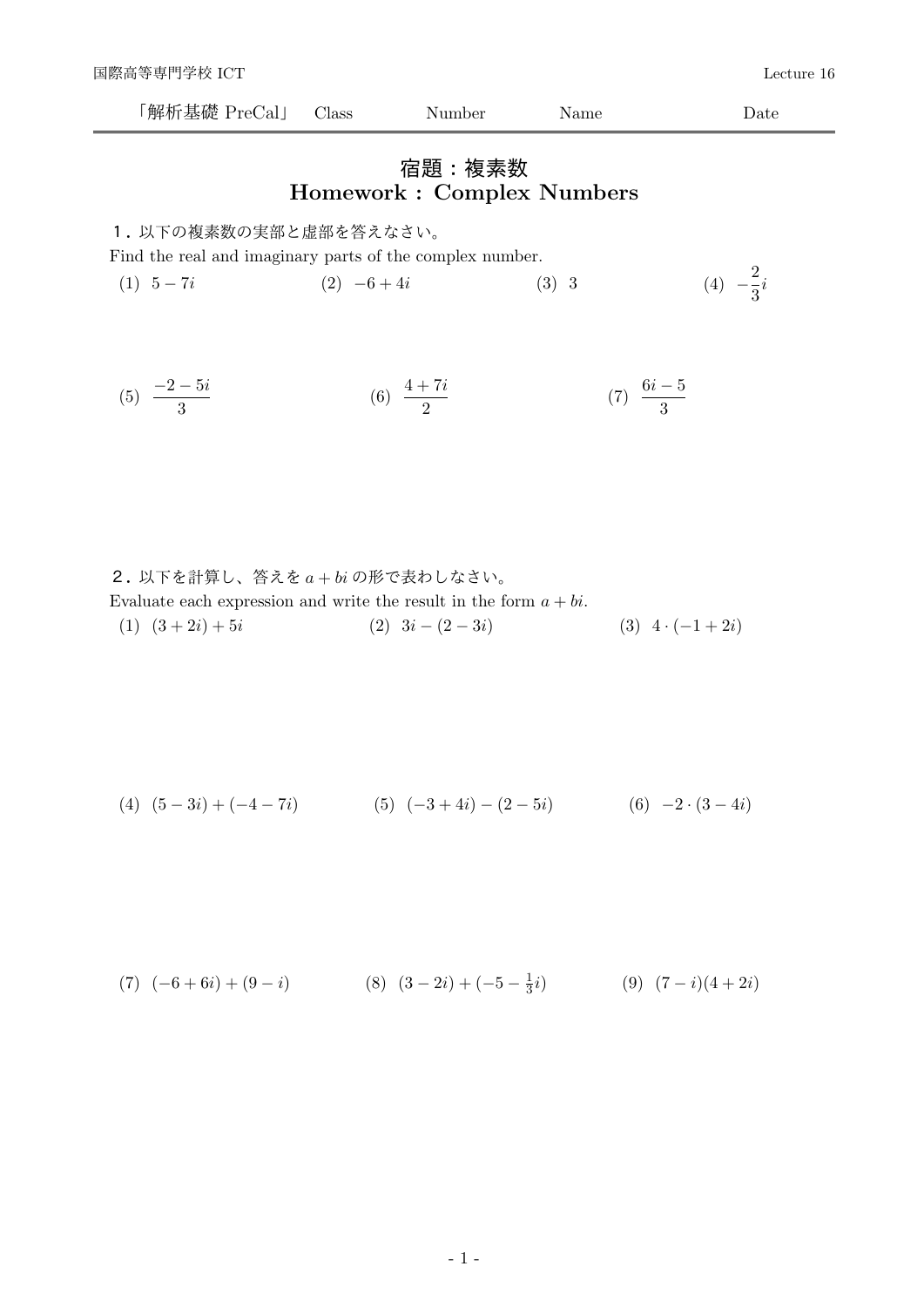## Physics II-A #11 Exercise number

Gases - Bernoulli's Principle

All answers to 3 significant digits. Remember to include units in your answers.

Q1) The pressure of a gas in the  $4.0 \times 10^{-3}$  [m<sup>3</sup>] container is  $2.0 \times 10^{5}$  [Pa]. When the container was compressing slowly to  $1.0 \times 10^{-3}$  [m<sup>3</sup>] with same temperature, calculate the pressure of compressed gas.

name



Q2) The gas of 2.0 [L] volume, and  $1.0 \times 10^5$  [Pa] pressure in a certain temperature is compressed to  $5.0 \times 10^5$  [Pa]. Calculate the volume of the gas.

Q3) There is a water tank with a small hole at the bottom. If the water level  $h = 0.60$  [m], calculate the velocity of the water getting out from the hole.

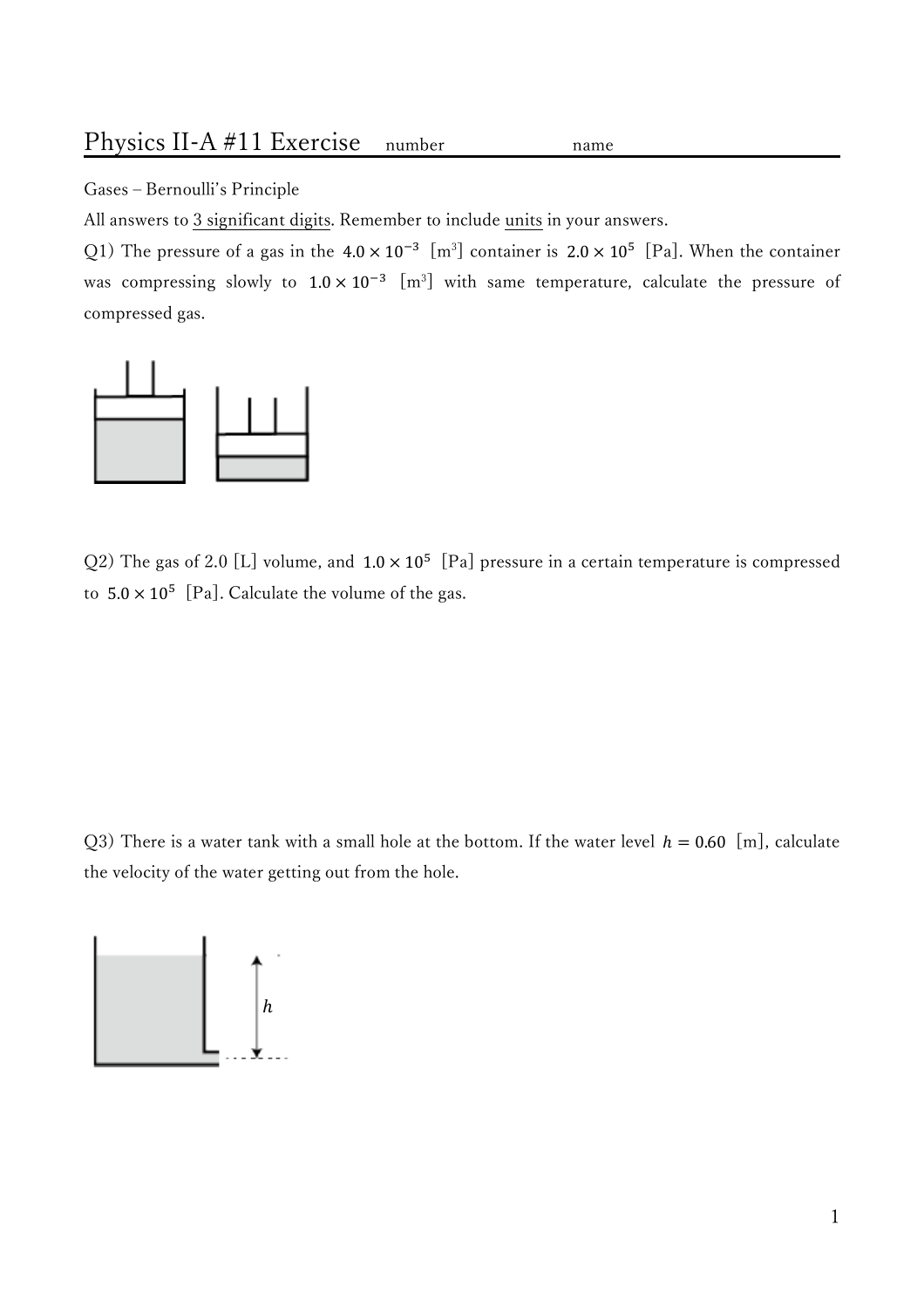| Physics I-A #9 Preview check number name                                                    |
|---------------------------------------------------------------------------------------------|
| Linear Motion – Velocity and Acceleration pp.47 - 52<br>母国語が英語以外の学生は(J)と書かれた部分の母国語訳もしてください。 |
| Check 1) Physical Term                                                                      |
|                                                                                             |
|                                                                                             |
|                                                                                             |
|                                                                                             |
|                                                                                             |
|                                                                                             |
|                                                                                             |
|                                                                                             |
|                                                                                             |
|                                                                                             |
|                                                                                             |
|                                                                                             |